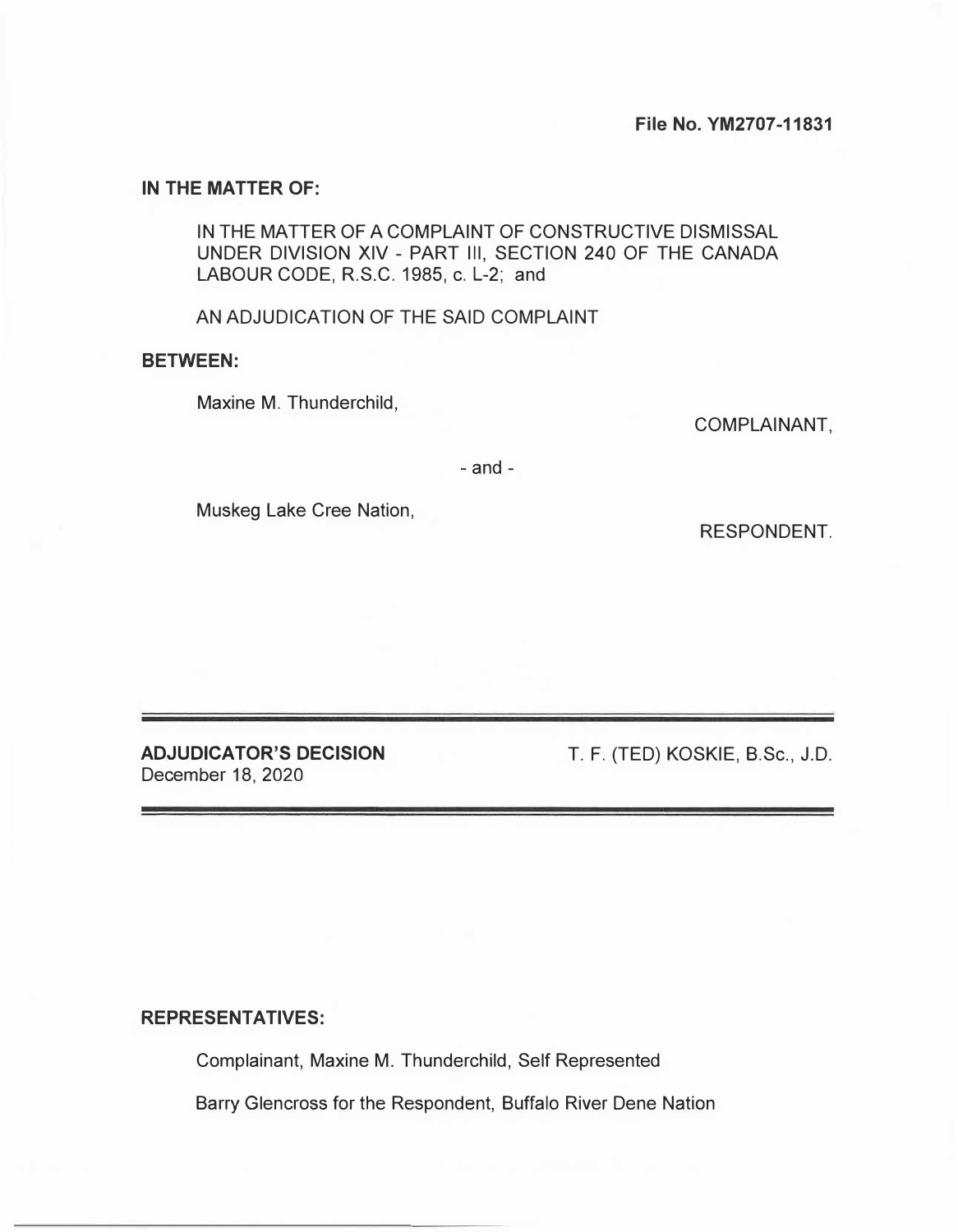# **TABLE OF CONTENTS**

| $\overline{2}$ . |     |                                                                                              |
|------------------|-----|----------------------------------------------------------------------------------------------|
| $\overline{3}$ . |     |                                                                                              |
| 4.               |     |                                                                                              |
| 5.               |     |                                                                                              |
|                  | 5.1 |                                                                                              |
|                  | 5.2 |                                                                                              |
|                  |     | DID MLCN CONSTRUCTIVELY DISMISS THUNDERCHILD?<br>5.2.1                                       |
|                  |     | 5.2.2 WHAT IS THE APPROPRIATE AMOUNT OF COMPENSATION<br>THAT THUNDERCHILD SHOULD RECEIVE? 16 |
|                  |     | DID THUNDERCHILD APPROPRIATELY MITIGATE HER<br>5.2.3                                         |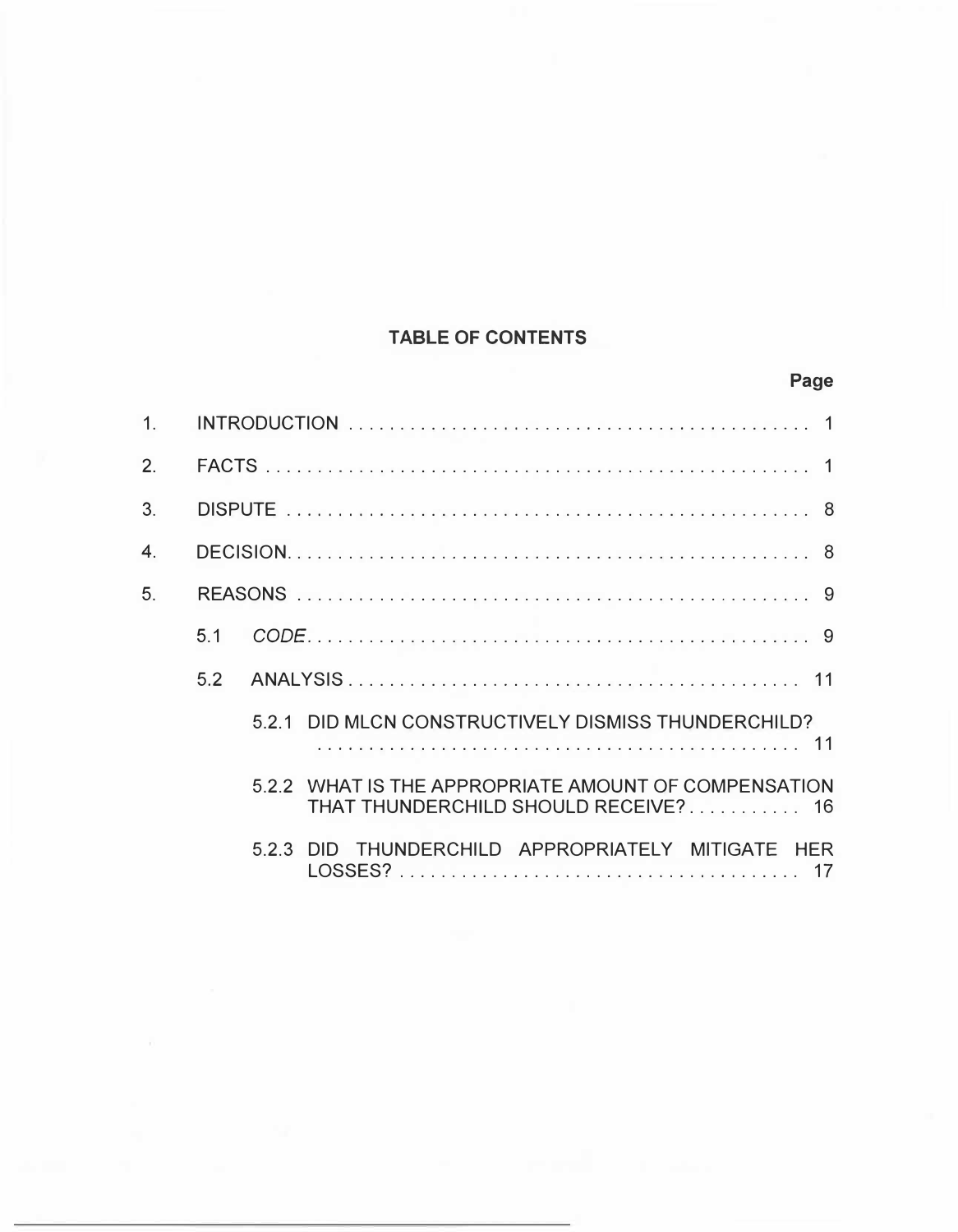**File No. YM2707-11831** 

## **1. INTRODUCTION**

[1] Maxine M. Thunderchild ("Thunderchild") lodged a complaint<sup>1</sup> (the "Complaint") pursuant to section 240 of the *Canada Labour Code,* Part Ill (the *"Code")* alleging that Muskeg Lake Cree Nation ("MLCN") constructively dismissed her from her employment effective April 17, 2019.

[2] MLCN denies it constructively dismissed Thunderchild and says she resigned.

[3] Thunderchild asked that the Complaint be referred to an adjudicator.

[4] The Minister of Labour (Canada) appointed me to hear and determine the Complaint.

# **2. FACTS**

[5] Thunderchild first commenced employment with MLCN on November 20, 2017, as a Focus on Families Worker. It was a term position, ending November 19, 2018. MLCN expected her to work "a minimum of .. . 37.5 hours per week. Her salary was \$43,000.00 "annually."<sup>2</sup>

[6] Thunderchild's duties were, essentially, to serve as a home visitor that would provide assistance to families on the MLCN concerning child development, parenting and connecting in the community.<sup>3</sup>

[7] MLCN increased Thunderchild's salary to \$46,000.00 "per year," effective July

*3 /bid.* 

**Decision - 18 December 2020** + **Page 1 of 18** + **T. F. (Ted) Koskie, B.Sc., J.D.** 

<sup>&#</sup>x27;Exhibit G-1, Thunderchild Complaint dated May 7, 2019

 $2$ Exhibit D-5, Employment Agreement dated November 20, 2017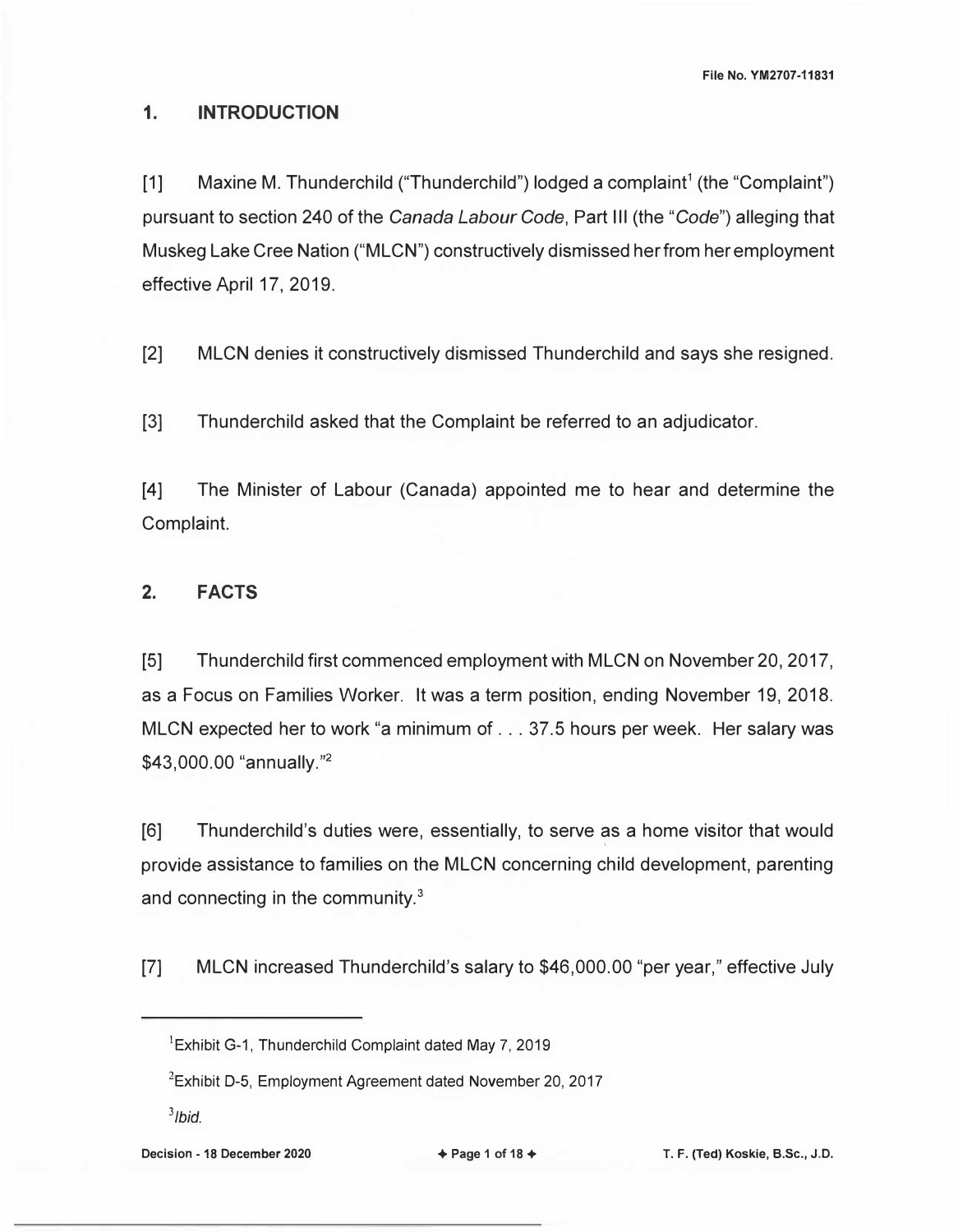30, 2018.<sup>4</sup>

[8] At Thunderchild's request, MLCN reduced her hours of work to half-time on September 17, 2018. This change allowed Thunderchild to take on a practicum at the Kihiw Waciston School.

[9] MLCN returned Thunderchild's hours-of-work to full-time, effective December 17, 2018, because her practicum was complete.<sup>5</sup>

[10] On December 18, 2018, MLCN notified Thunderchild that her "contract" was extended to March 31, 2019.<sup>6</sup>

[11] On February 20, 2019, Thunderchild advised that she would not be "renewing  $\ldots$  [her] contract at the end of March."<sup>7</sup>

[12] Thunderchild testified that she "submitted" her "letter of resignation for several reasons."

[13] First, she said MLCN made a verbal commitment for extension of her employment beyond March 31, 2019, but did not follow up on it.

[14] MLCN says, in response:

a) MLCN did not tell Thunderchild they were not extending her employment;

<sup>4</sup>Exhibit D-6, Letter from MLCN to Thunderchild dated July 25, 2018

<sup>&</sup>lt;sup>5</sup> Exhibit D-7, Letter from MLCN to Thunderchild dated December 12, 2018

<sup>6</sup>Exhibit D-8, Letter from MLCN to Thunderchild dated December 18, 2018

<sup>&</sup>lt;sup>7</sup>Exhibit D-9, Letter from Thunderchild to MLCN dated February 20, 2019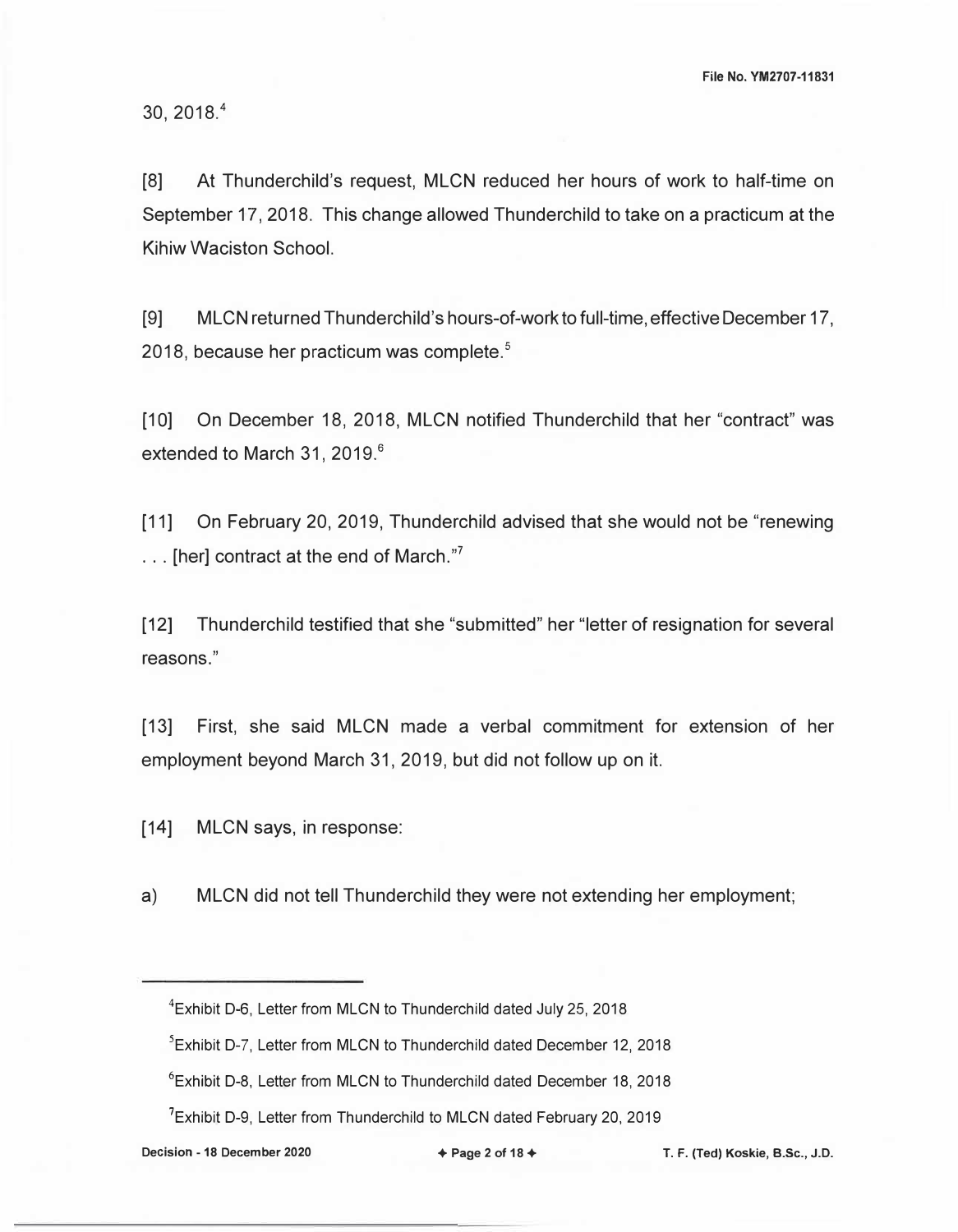- b) Human Resources Assistant, Marcella Greyeyes ("Greyeyes") had no discussion with the Director of Operations, Natalie Kewaytin ("Kewaytin") and former Manager of Social Programs, Emily Arcand ("Arcand") about not extending Thunderchild's employment; and
- c) MLCN forwarded Thunderchild a letter dated April 4, 2019<sup>8</sup> extending her employment to September 1, 2019.

Thunderchild says she did not receive the letter of April 4, 2019.

- [15] Second, Thunderchild says Kewaytin, Arcand and Greyeyes harassed her by:
- a) asking for file information when they were not entitled to do so;
- b) saying "they don't have time for her"; and
- c) calling her to meetings, but rather than talking to her, whispering between themselves and then "sending her out."

[16] MLCN says in response was Thunderchild did not submit a complaint under MLCN's Workplace Anti-Violence and Harassment Policy<sup>9</sup> (the "Policy")-part of MLCN's Personnel Policy-and, as it was not made aware of her complaint, it cannot be held at fault for not acting on it. Thunderchild says that not only was she unaware of the Policy, but she was told not to bring up such matters with Human Resources.

[17] Third, Thunderchild says Greyeyes stopped her from "working overtime to do programming."

<sup>8</sup> Exhibit D-3, Letter from MLCN to Thunderchild, dated April 4, 2019

<sup>9</sup> Exhibit D-1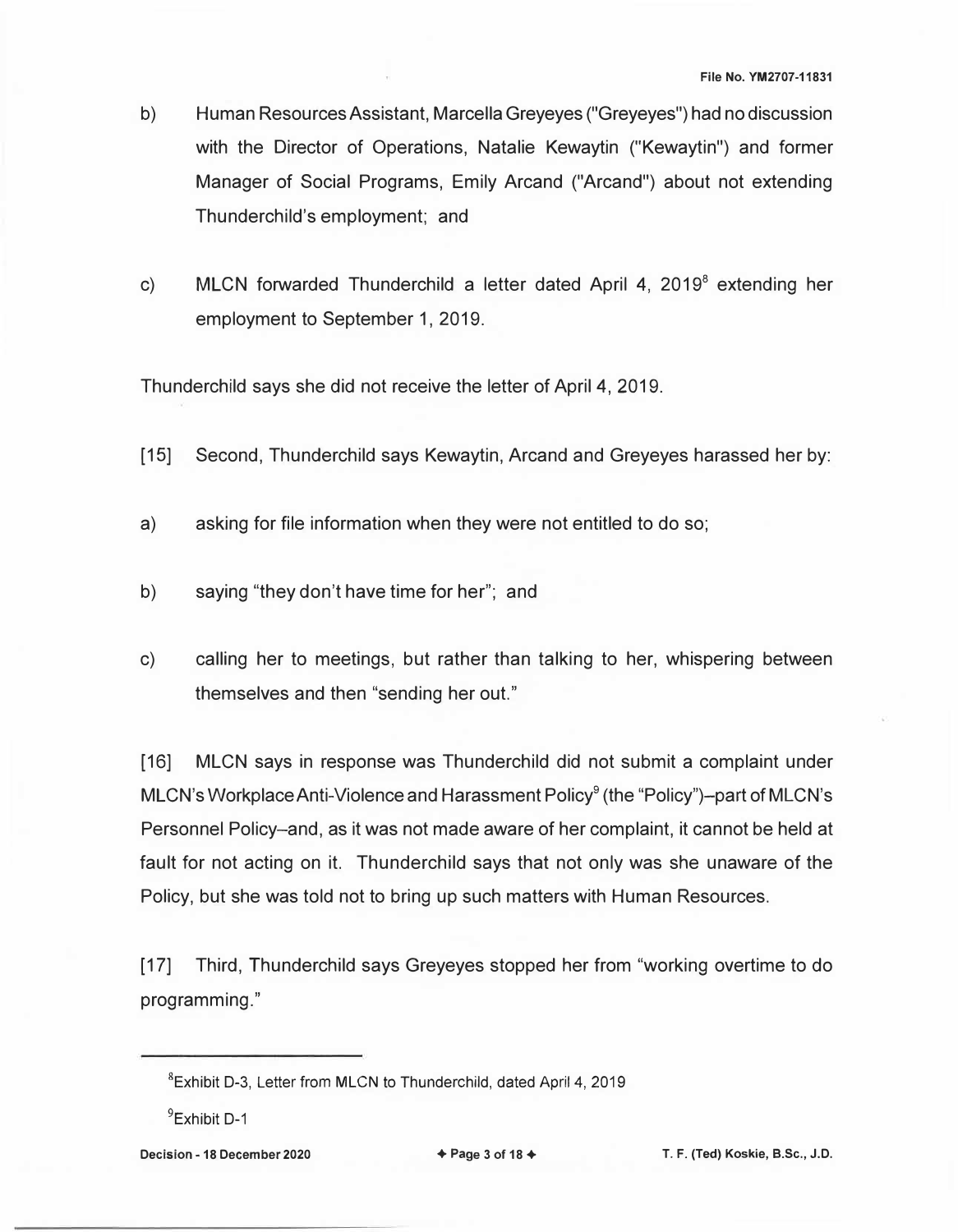**File No. YM2707-11831** 

- [18) MLCN says in response:
- a) MLCN never refused to allow Thunderchild to work overtime;
- b) Greyeyes never told Thunderchild she could not work overtime;
- c) Greyeyes did talk to Thunderchild about dealing with flex time and coming in later in the day if she had an evening meeting;
- d) MLCN was not stopping Thunderchild from working overtime, but was only asking her to adjust her schedule according to MLCN's Employment Standards Policy.<sup>10</sup>

Thunderchild says Greyeyes told her MLCN did not allow her to work overtime if she was "doing flex." She said Greyeyes told her she needed to call in ahead of time.

[19) Fourth, Thunderchild says Kewaytin and the Acting Manager of Social Programs, Delano Mike ("Mike") publicly humiliated her in front of staff by stating she "did not know what she was doing" and "insinuating" she was "incompetent."

- [20] In response, MLCN says:
- a) both Greyeyes and MLCN Office Manager, Christine Zinn ("Zinn") testified they did not hear any derogatory remarks at the Band Office;
- b) Zinn testified Mike's comments at a planning meeting were directed to the whole group, rather than to Thunderchild; and

**Decision - 18 December 2020** → **Page 4 of 18 + T. F. (Ted) Koskie, B.Sc., J.D.** 

<sup>10</sup>Exhibit D-2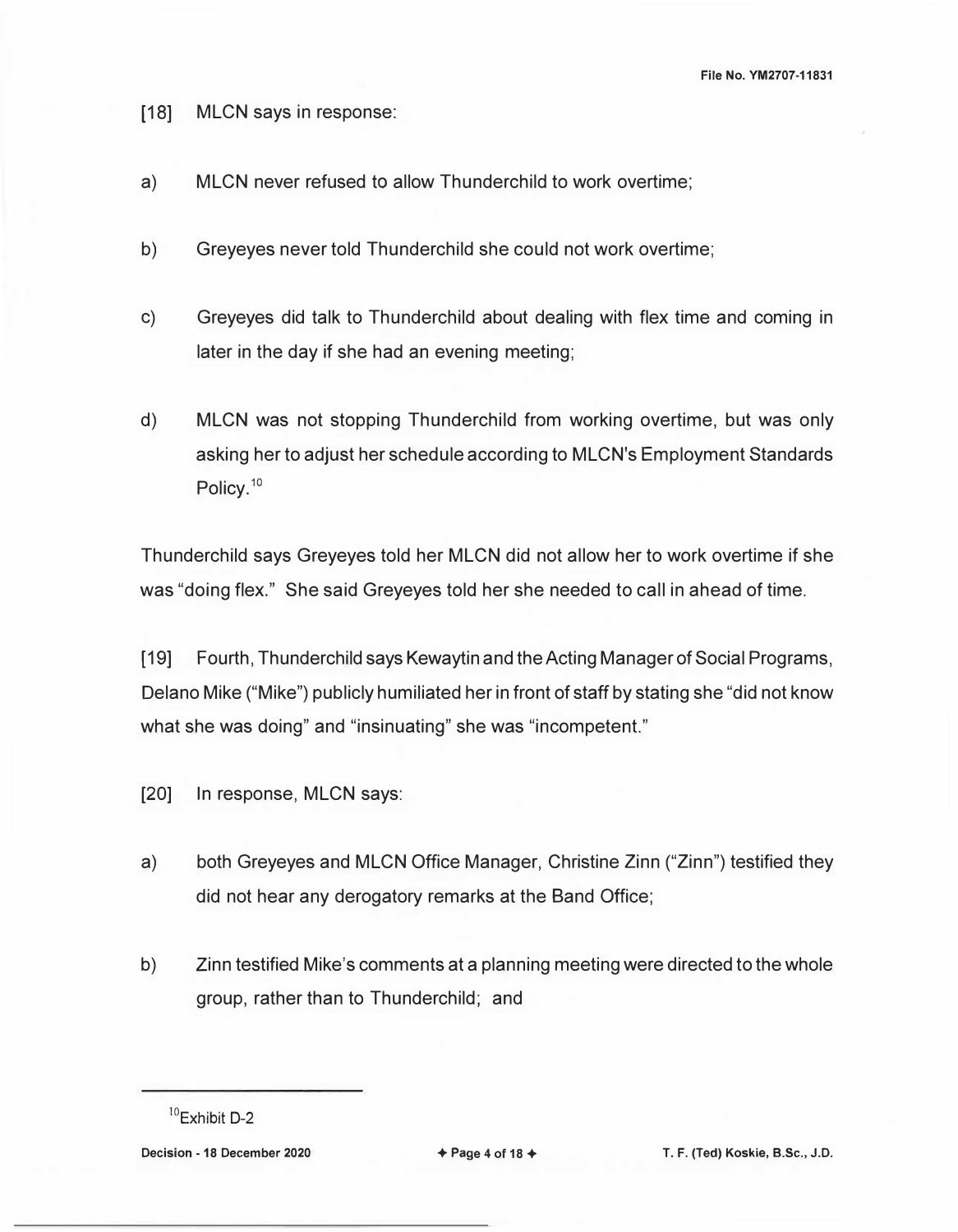c) Thunderchild did not lodge a complaint about being humiliated.

Thunderchild disagrees, and says she was told not to bring up such matters with Human Resources.

[21] On March 28th, 2019, MLCN's Chief, Kelly Wolfe (the "Chief') met with Thunderchild. Both the Chief and Thunderchild testified that the Chief:

- a) asked Thunderchild why she was resigning from her position, to which she told him it was because of her concerns with "lateral violence" and corruption happening in Social Programming-for example, her name has been forged on cheque requisitions;
- b) said Thunderchild was doing a good job and was well liked in the community;
- c) said he would look into the concerns Thunderchild raised; and
- d) asked Thunderchild to rescind her resignation, which she agreed to do.

[22) On April 3, 2019, the Chief advised MLCN's Human Resources Specialist, Barry Glencross ("Glencross"), that Thunderchild has verbally "retracted her resignation" and directed that he work with her to "have it in writing."<sup>11</sup>

[23) Thunderchild testified she was to meet with Human Resources on April 3, 2019, to finalize everything, but that did not happen. She said every time she would ask about it, Kewaytin would say she was too busy to meet and deferred same to the next day. Thunderchild said "that next day never came."

 $11$ Exhibit D-10, E-mail from the Chief to Glencross dated April 3, 2019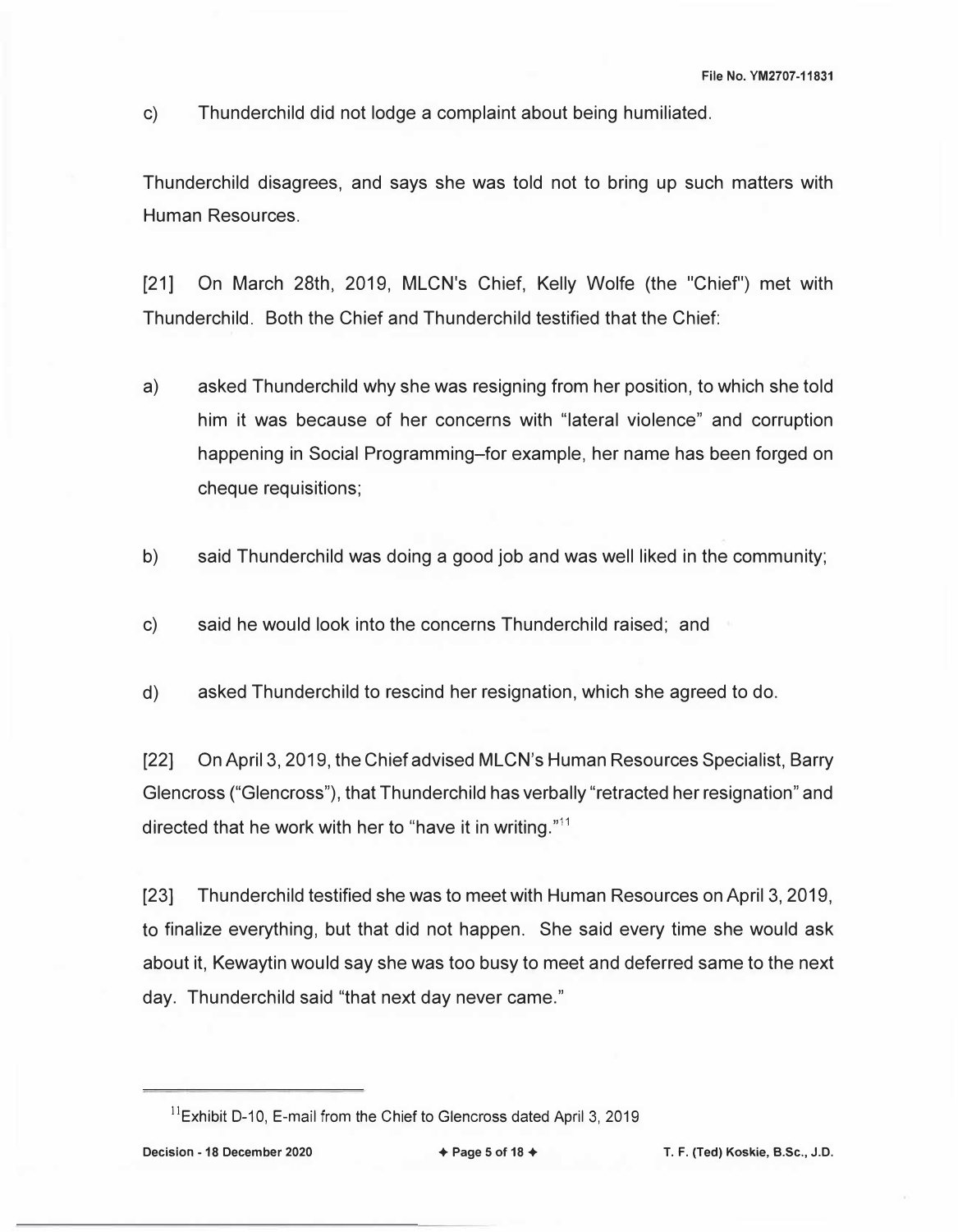[24] Arcand advised Glencross she "would like to extend ... [Thunderchild's] contract for 6 months to September 1, 2019." However, she went on to say there were "some areas that still need improving" and said "a performance evaluation will be completed with . . . Thunderchild."<sup>12</sup>

[25) On April 4, 2019, Glencross prepared a letter from MLCN to Thunderchild notifying that, as requested by Arcand, "her contract has been extended" to September 1,  $2019<sup>13</sup>$  Thunderchild testified she did not get this letter.

[26] On April 15, 2019, Thunderchild wrote to the Chief advising:

- a) there is "corruption ... happening" in the workplace;
- b) "fellow co-workers ... [are making her] look bad and take all the credit for all . . . [of her] hard work";
- c) she did not get her "raise";
- d) she did not get her "extension letter";
- e) she "can't work like this";
- f) she "will be done" April 17, 2019.<sup>14</sup>
- [27] Thunderchild gave her keys and cellular phone to Greyeyes at 1 :00 p.m. on April

<sup>&</sup>lt;sup>12</sup>Exhibit D-11, Undated letter from Arcand to Glencross

<sup>&</sup>lt;sup>13</sup>Exhibit D-3, Email from Glencross to MLCN's Human Resources Assistant, Marcella Greyeyes (Greyeyes") and letter from MLCN to Thunderchild, both dated April 4, 2019

 $14$ Exhibit D-12, Emails from Thunderchild to the Chief dated April 15, 2019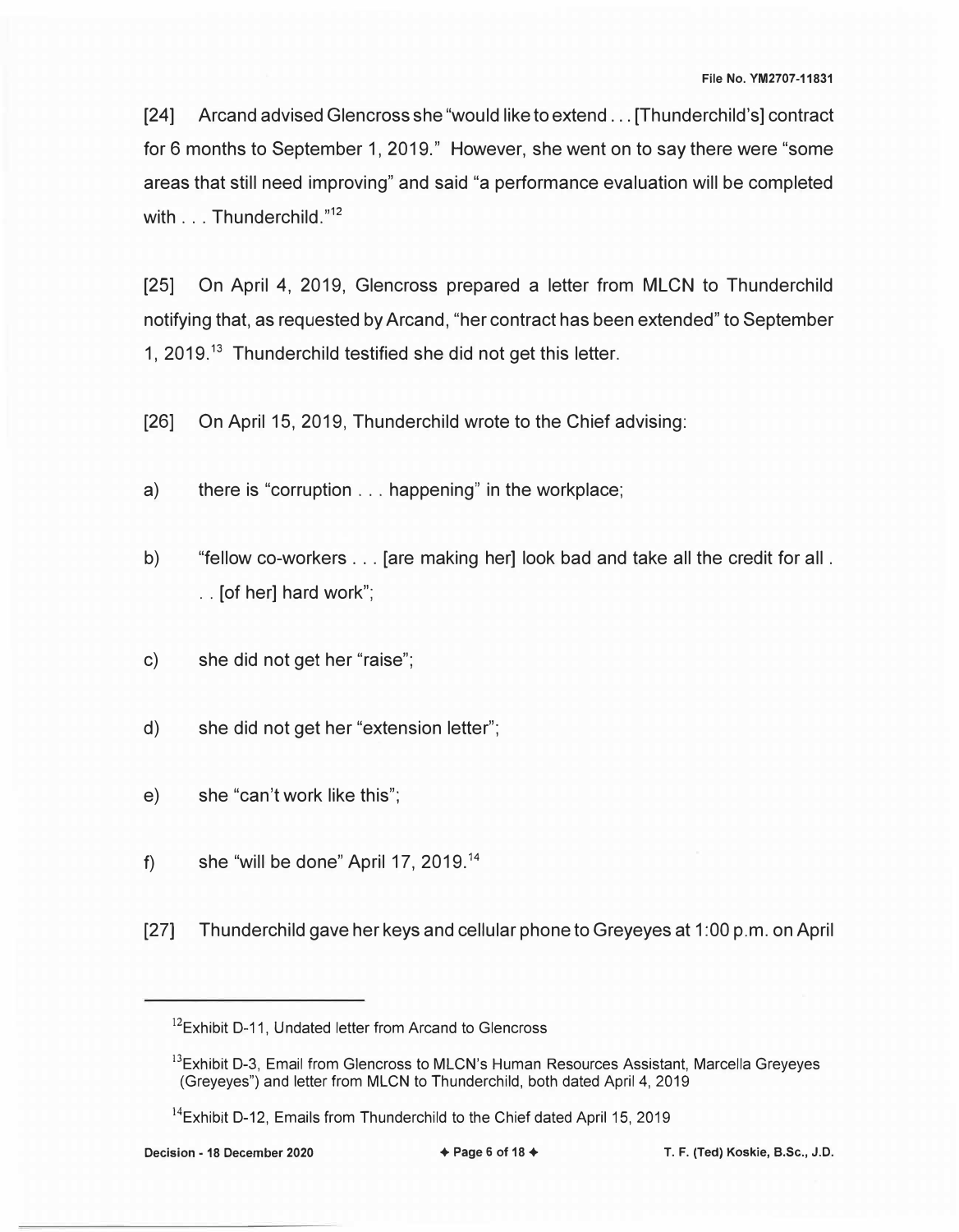17, 2019.<sup>10</sup>

## [28] Thunderchild testified:

- a) the stress of working at MLCN caused her to have medical issues that required her to be rushed to a hospital.
- b) since the cessation of her employment with MLCN, she was out of work for seven (7) weeks; and
- c) she had to move twice to find employment.

[29] Thunderchild maintains MLCN has constructively dismissed her from her employment and that she is entitled to compensation. She submits that I should award her:

- a) four and one-half  $(4\frac{1}{2})$  months' salary for "humiliation";
- b) six (6) weeks lost salary;
- c) seven hundred dollars (\$700.00) for transportation costs related to finding employment;
- d) interest on the above amounts; and
- e) the costs of this proceeding.

[30) MLCN says:

 $10$ Exhibit D-4, E-mail from MLCN's Office Manager, Christine Zinn ("Zinn") to Greyeyes dated April 17, 2019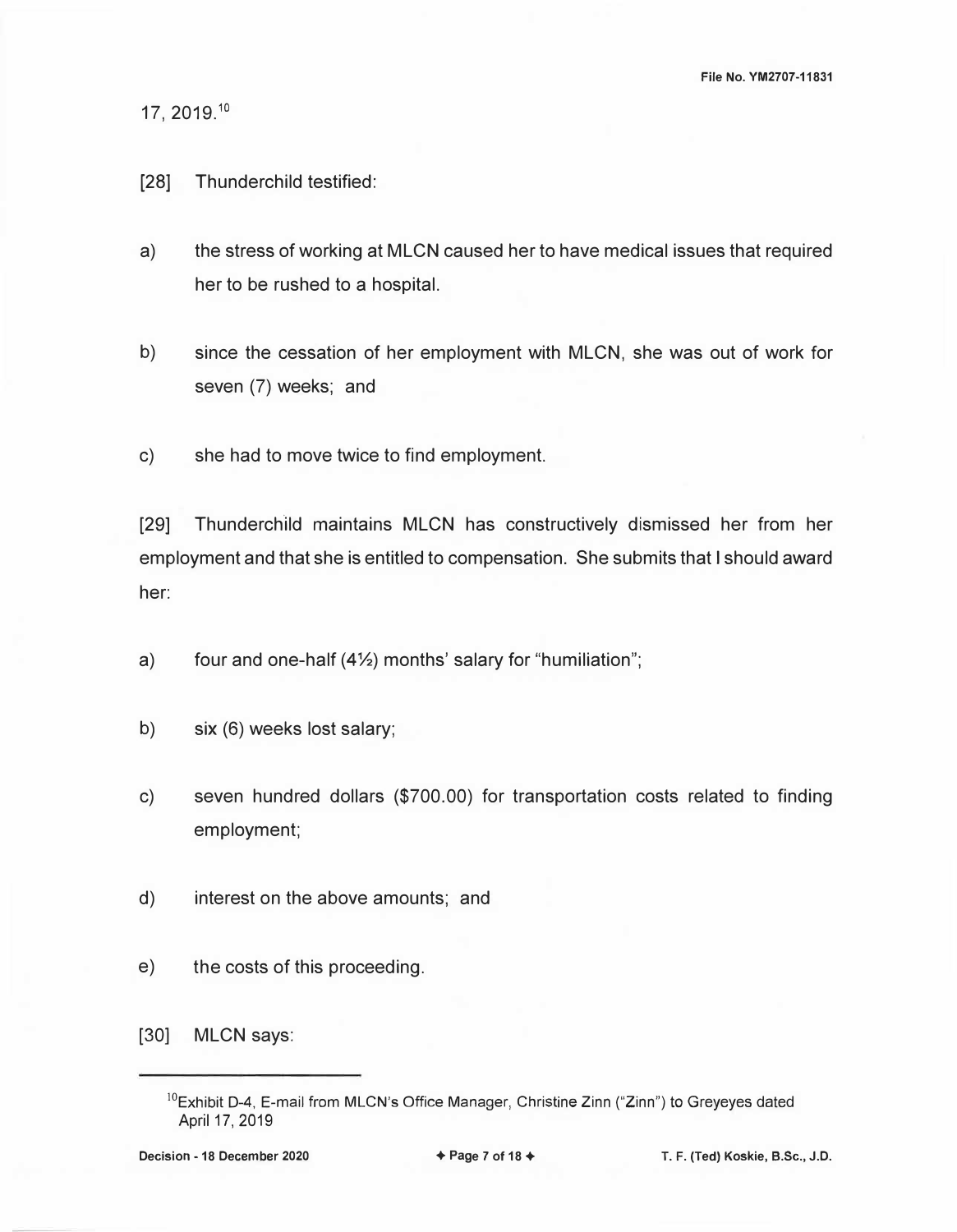- a) it never failed to comply with Thunderchild's employment contract;
- b) it never changed the terms of Thunderchild's employment or expressed a settled intention to do so; and
- c) there was no change in Thunderchild's powers or duties that resulted in her duties being decreased;

and asks me to dismiss Thunderchild's complaint.

## **3. DISPUTE**

- [31] The issues herein are as follows:
- a) Did MLCN constructively dismiss Thunderchild?
- b) If MLCN constructively dismissed Thunderchild:
	- i) what is the appropriate amount of compensation that she should receive; and
	- ii) did she appropriately mitigate her losses?
- **4. DECISION**
- [32] I find that MLCN constructively dismissed Thunderchild.
- [33] I order MLCN to pay Thunderchild:
- a) the amount of money that is equivalent to the remuneration that would, but for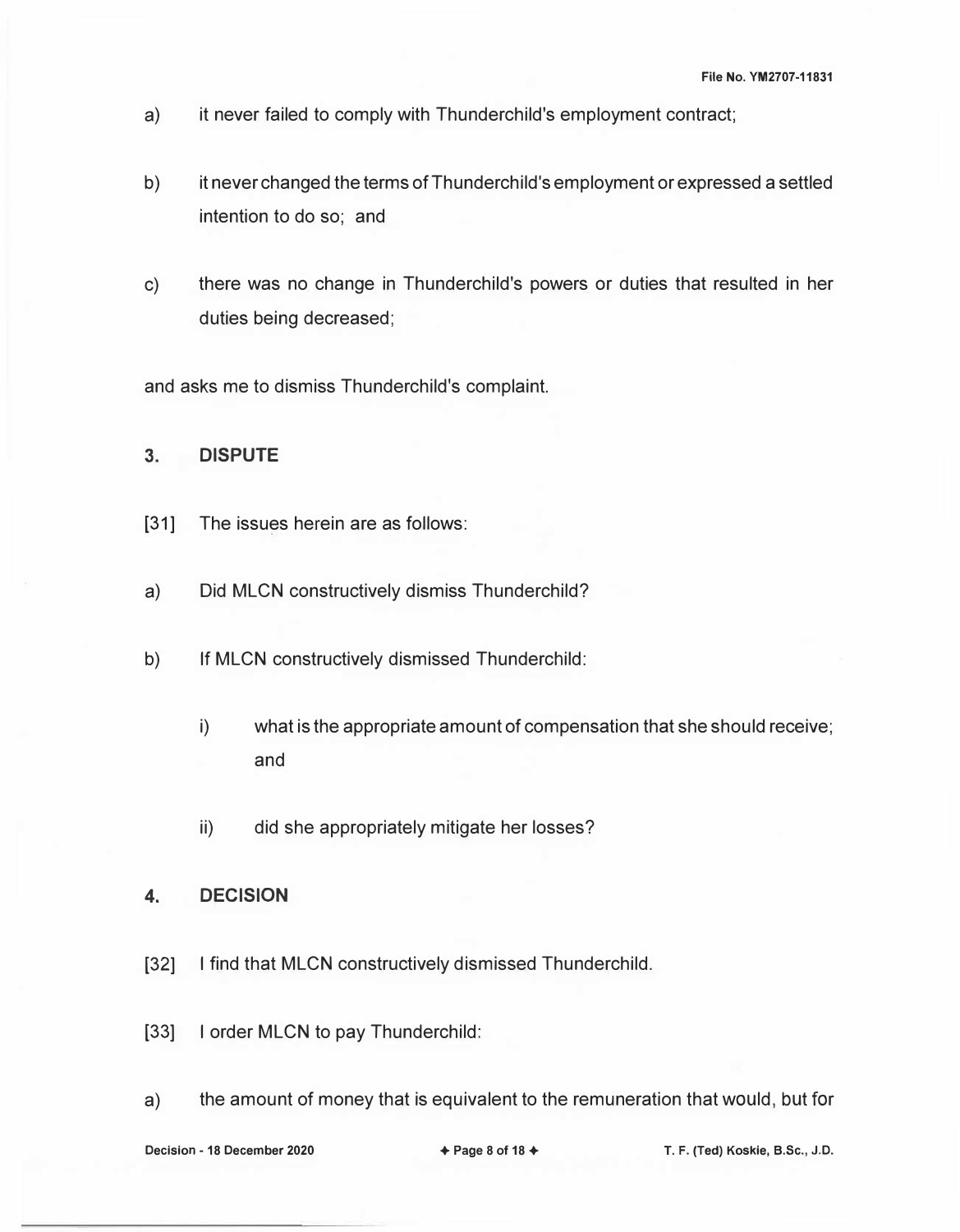the constructive dismissal, have been paid by MLCN to Thunderchild for six (6) weeks work;

- b) an additional six (6) weeks salary;
- c) seven hundred dollars (\$700.00) for expenses incurred in finding employment;
- d) interest on the above sums according to the *Pre-judgment Interest Act* of Saskatchewan; and
- e) costs fixed at eight hundred dollars (\$800.00).

[34] I reserve jurisdiction to hear and decide any issue concerning the implementation of this decision.

## **5. REASONS**

## **5.1** *CODE*

[35] The relevant provisions of the *Code* are:

*Complaint to inspector for unjust dismissal*  240(1) Subject to subsections (2) and 242(3.1 ), any person

- (a) who has completed twelve consecutive months of continuous employment by an employer, and
- (b) who is not a member of a group of employees subject to a collective agreement,

may make a complaint in writing to an inspector if the employee has been dismissed and considers the dismissal to be unjust.

# *Time for making complaint*

Subject to subsection (3), a complaint under subsection (1) shall be made within ninety days from the date on which the person making the complaint was dismissed.

#### *Extension of time*

(3) The Minister may extend the period of time referred to in subsection (2) where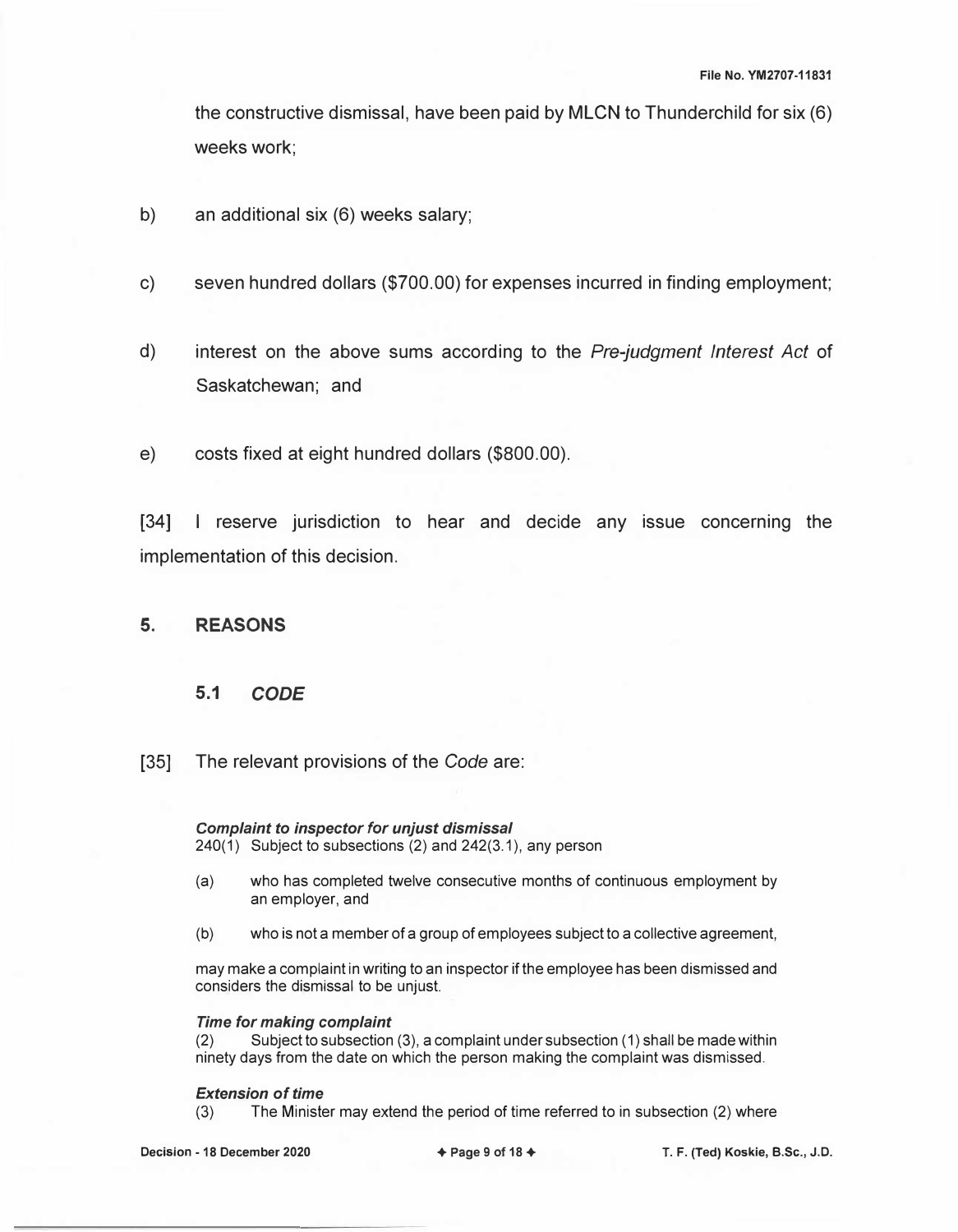the Minister is satisfied that a complaint was made in that period to a government official who had no authority to deal with the complaint but that the person making the complaint believed the official had that authority.

 $\sqrt{2}$ 

#### *Reference to adjudicator*

242(1) The Minister may, on receipt of a report pursuant to subsection 241(3), appoint any person that the Minister considers appropriate as an adjudicator to hear and adjudicate on the complaint in respect of which the report was made, and refer the complaint to the adjudicator along with any statement provided pursuant to subsection 241(1).

#### *Powers of adjudicator*

- (2) An adjudicator to whom a complaint has been referred under subsection (1)
- (a) shall consider the complaint within such time as the Governor in Council may by regulation prescribe;
- (b) shall determine the procedure to be followed, but shall give full opportunity to the parties to the complaint to present evidence and make submissions to the adjudicator and shall consider the information relating to the complaint; and
- (c) has, in relation to any complaint before the adjudicator, the powers conferred on the Canada Industrial Relations Board, in relation to any proceeding before the Board, under paragraphs 16(a), (b) and (c).

#### *Decision of adjudicator*

(3) Subject to subsection (3.1 ), an adjudicator to whom a complaint has been referred under subsection (1) shall

- (a) consider whether the dismissal of the person who made the complaint was unjust and render a decision thereon; and
- (b) send a copy of the decision with the reasons therefor to each party to the complaint and to the Minister.

#### *Limitation on complaints*

(3.1) No complaint shall be considered by an adjudicator under subsection (3) in respect of a person where

- (a) that person has been laid *off* because of lack of work or because of the discontinuance of a function; or
- (b) a procedure for redress has been provided elsewhere in or under this or any other Act of Parliament.

#### *Where unjust dismissal*

(4) Where an adjudicator decides pursuant to subsection (3) that a person has been unjustly dismissed, the adjudicator may, by order, require the employer who dismissed the person to

- (a) pay the person compensation not exceeding the amount of money that is equivalent to the remuneration that would, but for the dismissal, have been paid by the employer to the person;
- (b) reinstate the person in his employ; and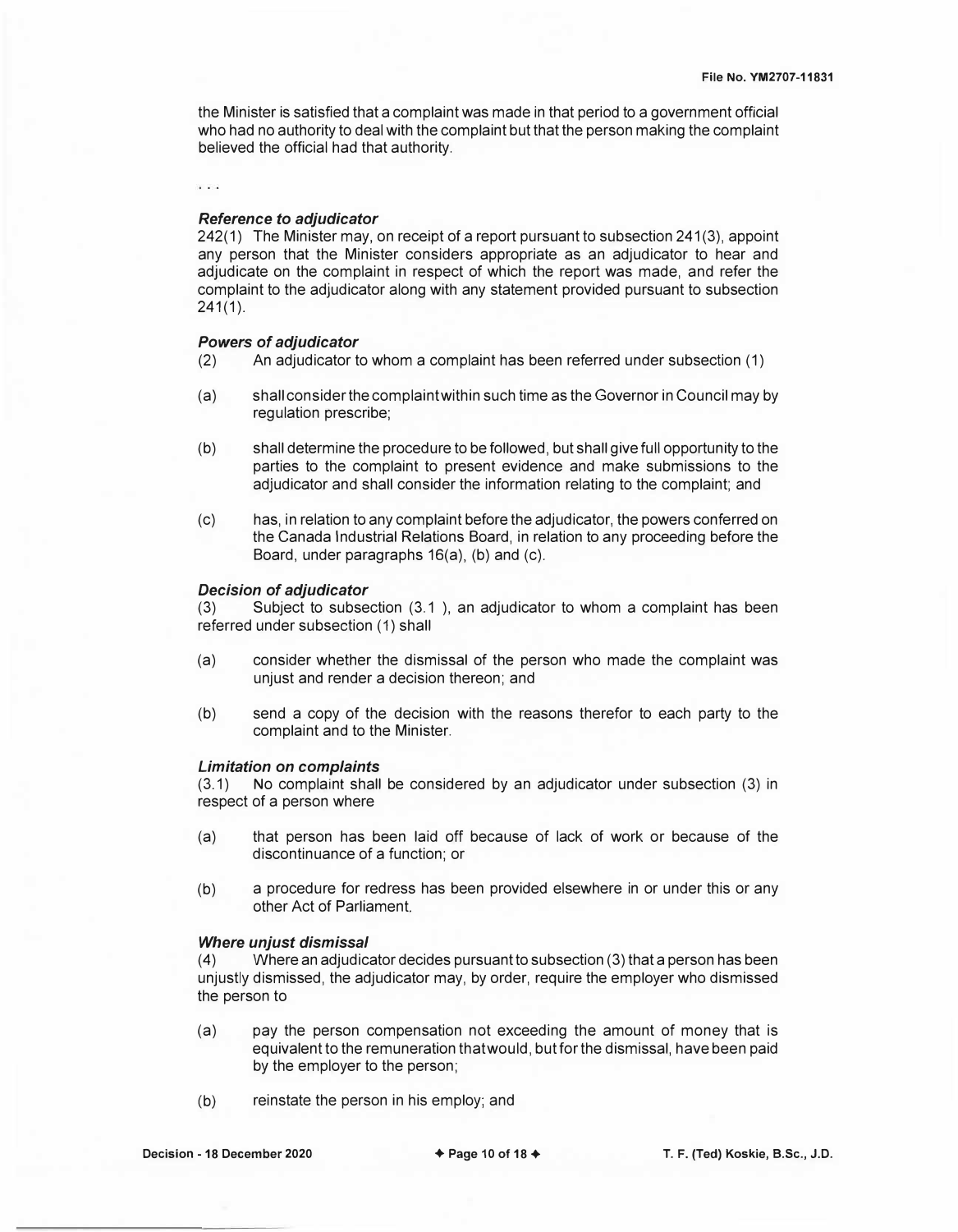(c) do any other like thing that it is equitable to require the employer to do in order to remedy or counteract any consequence of the dismissal.

## **5.2 ANALYSIS**

## **5.2.1 DID MLCN CONSTRUCTIVELY DISMISS THUNDERCHILD?**

[36] In *Potterv New Brunswick Legal Aid Services Commission, <sup>11</sup>*Wagner, J. said:

30 When an employer's conduct evinces an intention no longer to be bound by the employment contract, the employee has the choice of either accepting that conduct or changes made by the employer, or treating the conduct or changes as a repudiation of the contract by the employer and suing for wrongful dismissal. ... Since the employee has not been formally dismissed, the employer's act is referred to as "constructive dismissal". The word "constructive" indicates that the dismissal is a legal construct: the employer's act is treated as a dismissal because of the way it is characterized by the law ance pack

31 The burden rests on the employee to establish that he or she has been constructively dismissed. . . . [T]he purpose of the inquiry is to determine whether the employer's act evinced an intention no longer to be bound by the contract.

[37] Thunderchild therefore has the burden of proof in this matter.

[38] In *Potter,* Wagner, J. goes on to provide guidance on how to approach my consideration of same. He says:

32 Given that employment contracts are dynamic in comparison with commercial contracts, courts have properly taken a flexible approach in determining whether the employer's conduct evinced an intention no longer to be bound by the contract. There are two branches of the test that have emerged. Most often, the court must first identify an express or implied contract term that has been breached, and then determine whether that breach was sufficiently serious to constitute constructive dismissal . . . . Typically, the breach in question involves changes to the employee's compensation, work assignments or place of work that are both unilateral and substantial .... [T]he question is ever one of degree.

33 However, an employer's conduct will also constitute constructive dismissal if it more generally shows that the employer intended not to be bound by the contract. [C]ourts have held that an employee can be found to have been constructively dismissed without identifying a specific term that was breached if the employer's treatment of the employee made continued employment intolerable .... This approach is necessarily retrospective, as it requires consideration of the cumulative effect of past acts by the

**Decision - 18 December 2020** + **Page 11 of 18** + **T. F. (Ted) Koskie, B.Sc., J.D.** 

 $11$ <sub>2015</sub> SCC 10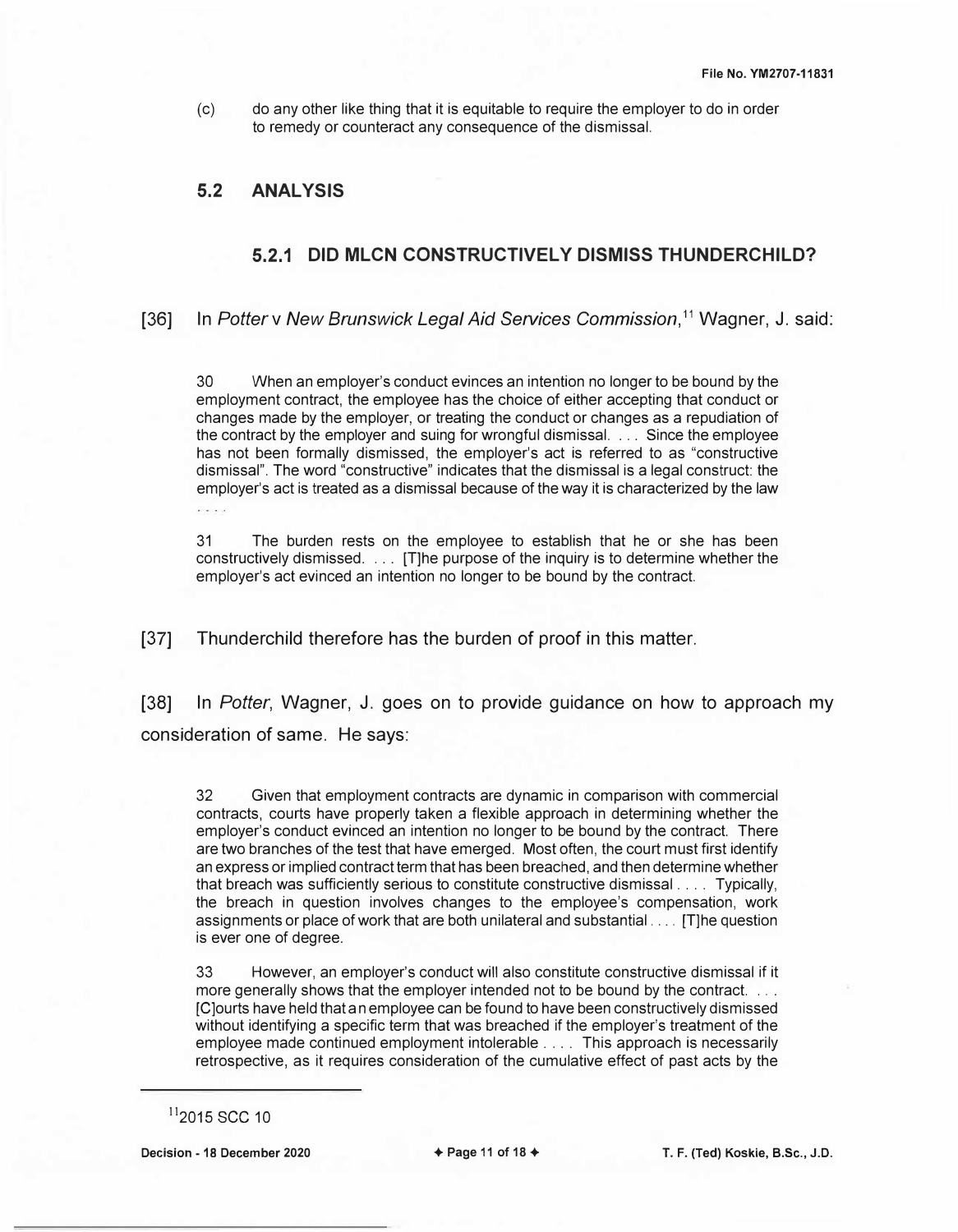employer and the determination of whether those acts evinced an intention no longer to be bound by the contract.

34 The first branch of the test for constructive dismissal, the one that requires a review of specific terms of the contract, has two steps: first, the employer's unilateral change must be found to constitute a breach of the employment contract and, second, if it does constitute such a breach, it must be found to substantially alter an essential term of the contract .... Often, the first step of the test will require little analysis, as the breach will be obvious. Where the breach is less obvious, however, ... a more careful analysis may be required.

35 .... [A] finding of constructive dismissal requires that the employer's acts and conduct "evince an intention no longer to be bound by the contract . . . .

37 At the first step of the analysis, the court must determine objectively whether a breach has occurred. To do so, it must ascertain whether the employer has unilaterally changed the contract. If an express or an implied term gives the employer the authority to make the change, or if the employee consents to or acquiesces in it, the change is not a unilateral act and therefore will not constitute a breach. If so, it does not amount to constructive dismissal. Moreover, to qualify as a breach, the change must be detrimental to the employee.

38 This first step of the analysis involves a distinct inquiry from the one that must be carried out to determine whether the breach is substantial ....

39 Once it has been objectively established that a breach has occurred, the court must turn to the second step of the analysis and ask whether, "at the time the [breach occurred], a reasonable person in the same situation as the employee would have felt that the essential terms of the employment contract were being substantially changed" *(Farber,* at para. 26). A breach that is minor in that it could not be perceived as having substantially changed an essential term of the contract does not amount to constructive dismissal.

40 The kinds of changes that meet these criteria will depend on the facts of the case being considered, so "one cannot generalize": Sproat, at p. 5-6.5. In each case, determining whether an employee has been constructively dismissed is a "highly fact-driven exercise" in which the court must determine whether the changes are reasonable and whether they are within the scope of the employee's job description or employment contract . . . . Although the test for constructive dismissal does not vary depending on the nature of the alleged breach, how it is applied will nevertheless reflect the distinct factual circumstances of each claim.

 $\cdots$ 

42 The second branch of the test for constructive dismissal necessarily requires a different approach. In cases in which this branch of the test applies, constructive dismissal consists of conduct that, when viewed in the light of all the circumstances, would lead a reasonable person to conclude that the employer no longer intended to be bound by the terms of the contract. The employee is not required to point to an actual specific substantial change in compensation, work assignments, or so on, that on its own constitutes a substantial breach. The focus is on whether a course of conduct pursued by the employer "evince[s] an intention no longer to be bound by the contract" . . . . A course of conduct that does evince such an intention amounts cumulatively to an actual breach....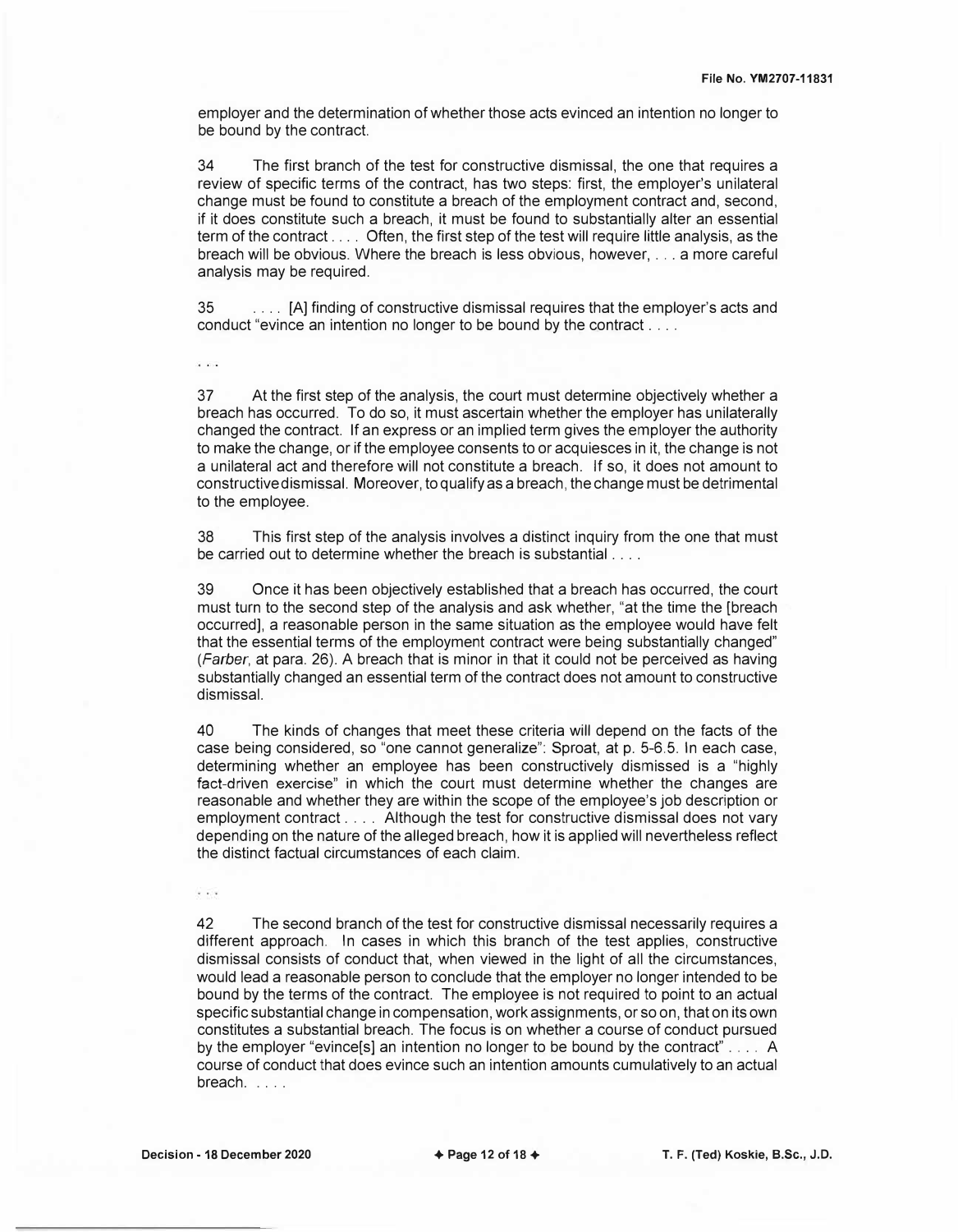[39] I will address the first branch of the test. MLCN argues Thunderchild tendered no evidence to show it has neither changed or breached any express or implied term of her employment contract. Thunderchild presented no argument to the contrary on this point. On the evidence, I am unable to identify any express or implied contract term that they have breached and rule MLCN's argument to be well-founded on this point. It therefore become unnecessary for me to address the second part of this first branch-determining whether such a breach was sufficiently serious to constitute constructive dismissal.

[40] This brings me to the second branch of the test. Thunderchild argues MLCN's conduct was such that she had no reasonable alternative but to resign her employment and that amounts to a constructive dismissal. MLCN disagrees.

[41] As instructed by *Potter,* Thunderchild is not required to point to an actual, specific, substantial change to her employment contract that constitutes a substantial breach. *Potter* mandates that I decide whether a reasonable person in the same situation as Thunderchild would have felt that MLCN no longer intended to be bound by the terms of her employment contract. That is an objective test, not a subjective one. The question is determined on the facts of each case. It is worthy of note that my inquiry is not whether Thunderchild is a "reasonable person" and acted accordingly during the period in question. No matter whether that holds true, that is not the inquiry upon which I must embark.

[42] Thunderchild was of the view she worked hard and did a good job. She enjoyed working in the community and had a good rapport with its members. The Chief shared this view. No evidence was tendered to suggest MLCN was of a contrary view.

[43] Thunderchild maintains, however, that her office working environment was another matter. In broad terms, she spoke of being a "victim of lateral violence." She said:

a) this was reflected in her name being forged on documents, inappropriate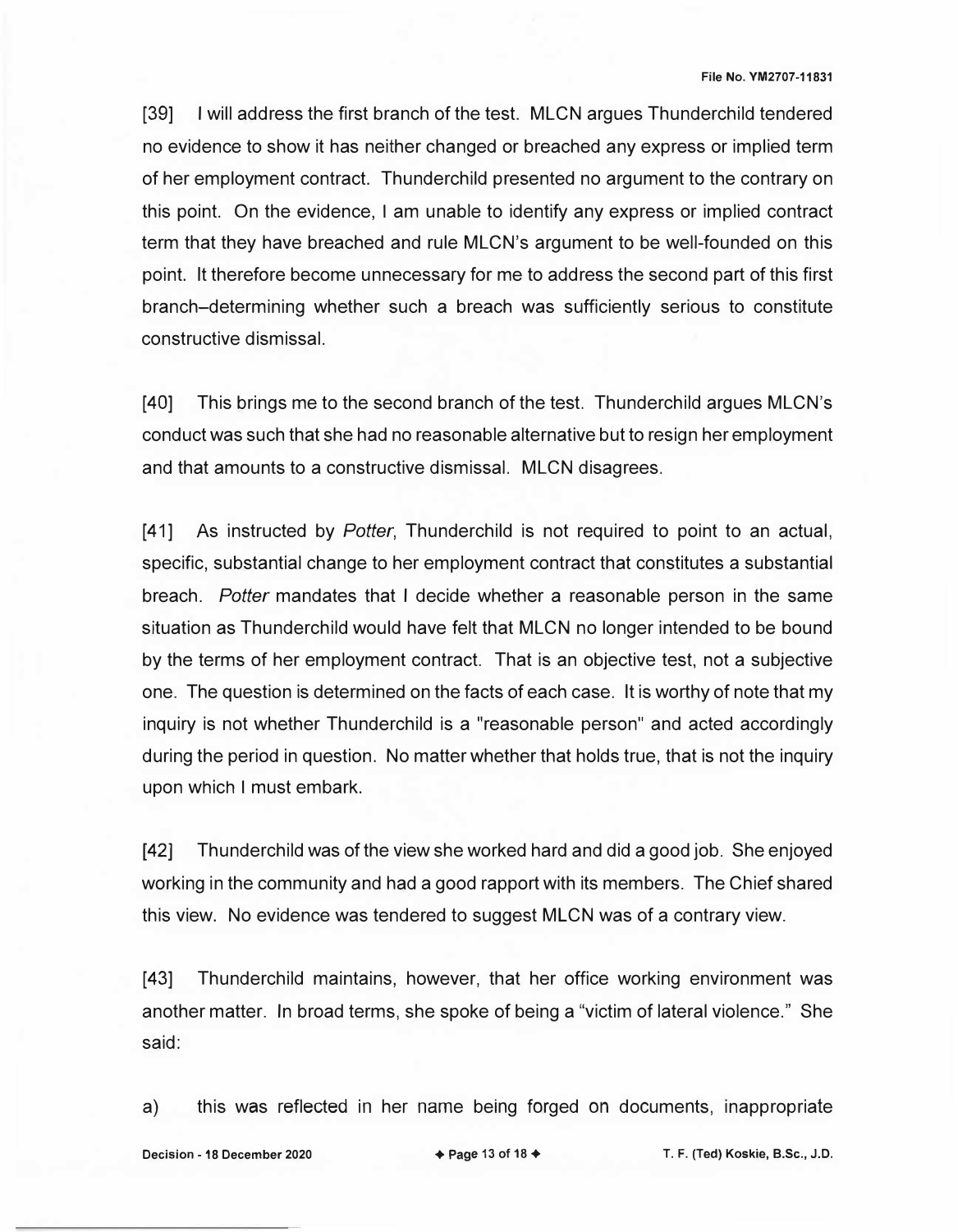treatment in meetings, harassment and derogatory remarks, all in an environment where she was discouraged from rasing and discussing such matters with Human Resources and MLCN's Chief and Council;

- b) the impact was devastating-she felt belittled and humiliated;
- c) her health began to suffer;
- d) it was like she was "fed to the wolves"; and
- e) she was "unable to work in that environment."

[44] MLCN's response to Thunderchild's concerns was more one of disbelief, rather than denial. MLCN called Greyeyes, Zinn and Glencross. They testified they did not witness inappropriate treatment in meetings, harassment and derogatory remarks, but that if they occurred, Thunderchild should have lodged a complaint. They said that without a complaint, they were unaware of the problem and, therefore, could do nothing about it. MLCN's evidence suggested Thunderchild was free to raise her concerns with Human Resources, but did not address the air of discouragement testified to by Thunderchild. While MLCN tendered its Workplace Anti-Violence and Harassment Policy, it did not offer any evidence to show if and how they brought same to the attention of its employees and, in particular, Thunderchild.

[45] I am not satisfied, on the evidence, that Thunderchild was aware of the Workplace Anti-Violence and Harassment Policy. Even if she were, I am of the view she would have been reluctant to lodge a complaint for fear of negative repercussions. It is true that Thunderchild did get to speak with the Chief. While there is no question he was open and willing to look into her concerns, what is equally clear is that they were not followed up on in a manner reasonably expected. For example there was no meeting with Human Resources in the week following the Chief's e-mail to Human Resources. Furthermore, Thunderchild says she never received the letter of extension later drafted.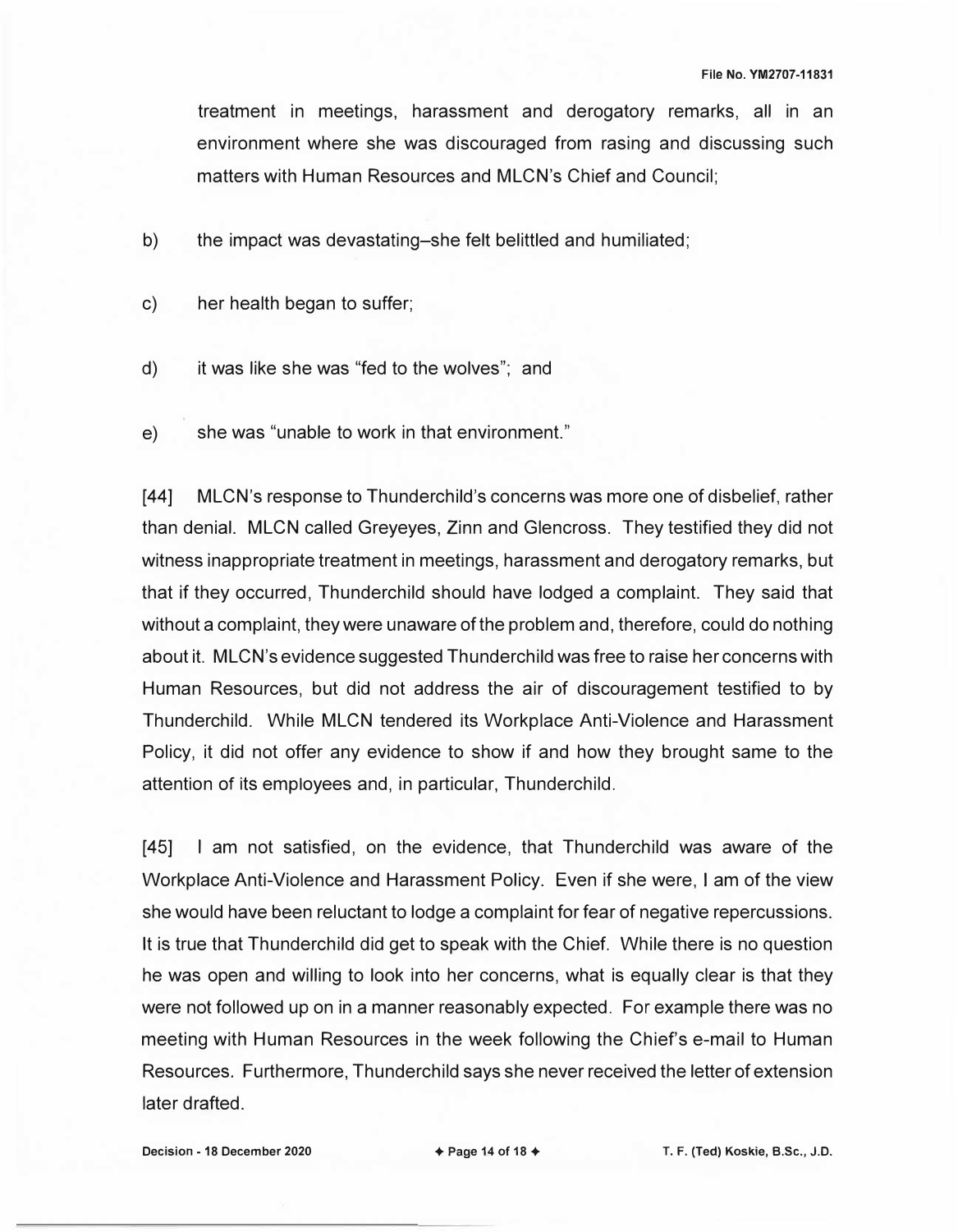[46] In *Garneau* v. *Wabigoon Lake Ojibway Nation,* <sup>12</sup>the adjudicator there found the employer's actions created or allowed the development of an intolerable workplace environment that amounted to a constructive dismissal. In part, he said:

113 ... [T]here was a lack of civility, decency, respect and dignity towards the Complainant in the latter months of her employment exhibited by Chief and Council. This was reflected not only in the ignoring of her letters and the issues that she brought forth but in the general atmosphere that they allowed to fester within the workplace environment.

[47] I am satisfied a similar situation exists in the case here. There was a lack of civility, decency, respect and dignity towards the Complainant in the latter months of her employment. This was reflected not only in the matters I have articulated above, but in the general atmosphere that MLCN allowed to fester within the workplace environment.

[48] Thunderchild tendered a resignation, retracted it and then resigned again. Though not raised by MLCN, perhaps the question arises whether that might show Thunderchild was prepared to live with or accept some or all of the conditions she has complained of.

[49] The decision of the Supreme Court of Canada in *Farber* v. *Royal Trust* Co. <sup>13</sup> provides some assistance in considering that point. The Court said:

.... The fact that the employee may have been prepared to accept some of the changes is not conclusive, because there might be other reasons for the employee's willingness to accept less than what he or she was entitled to have.

[50] On the evidence, I am not satisfied Thunderchild accepted the conditions she complained of. On the contrary, she hoped they would be dealt with and resolved. I

**Decision - 18 December 2020** → **Page 15 of 18 + <br>
T. F. (Ted) Koskie, B.Sc., J.D.** 

 $12(2002)$  C.L.A.D. No. 334 (Dunlop)

<sup>&</sup>lt;sup>13</sup>[1997] 1 S.C.R. 846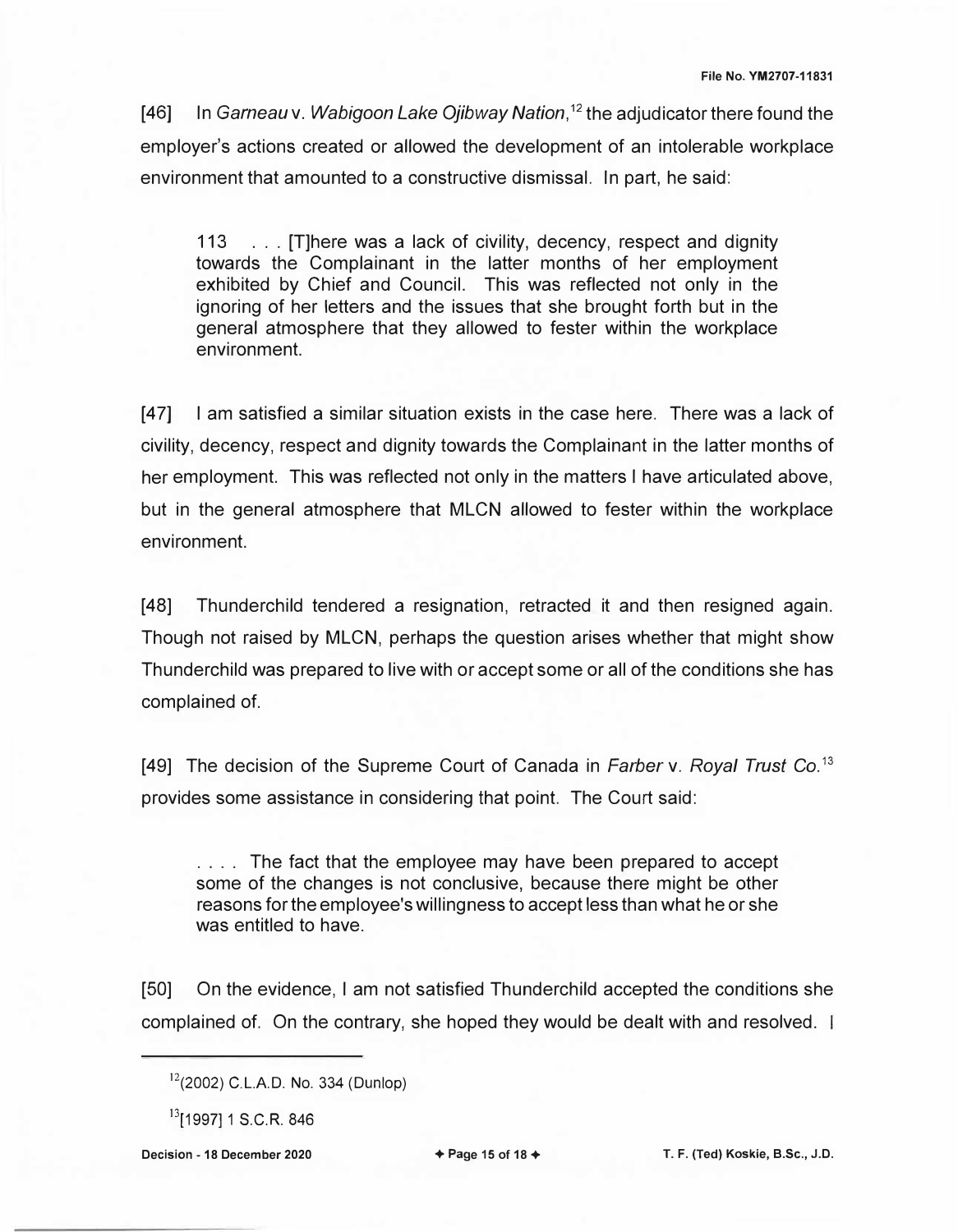am of the view Thunderchild acted promptly and reasonably.

[51] I am satisfied that a reasonable person in Thunderchild's situation would have concluded on this basis that MLCN's conduct showed a clear intention to no longer to be bound by her employment contract.

# **5.2.2 WHAT IS THE APPROPRIATE AMOUNT OF COMPENSATION THAT THUNDERCHILD SHOULD RECEIVE?**

[52] Thunderchild testified she diligently sought employment. Though she eventually found work, she lost six (6) weeks lost salary. She claims payment of same. My view is that is reasonable and so order.

[53] Thunderchild testified she incurred seven hundred dollars (\$700.00) for transportation costs related to finding employment. She claims payment of same. My view is that is reasonable and so order.

(54] Thunderchild claims additional damages for "humiliation."

[55] I am satisfied I have the authority to make an award for:

a) damages or general damages for mental distress<sup>14</sup>;

b) loss of dignity and harm to self-esteem<sup>15</sup>;

c) aggravated damages<sup>16</sup>; and

*<sup>14</sup>Pierre* v *Roseau River Tribal Council* (1992), 28 C.L.A.S. 199 (Can. Lab., Schulman)

*<sup>15</sup>Joseph* v *Tl'azt'en First Nation,* [2012] C.L.A.D. No. 184 (Can. Lab., Borowicz)

<sup>&</sup>lt;sup>16</sup>*Wysote v New Brunswick Aboriginal Peoples Council,* [2018] C.L.A.D. No. 52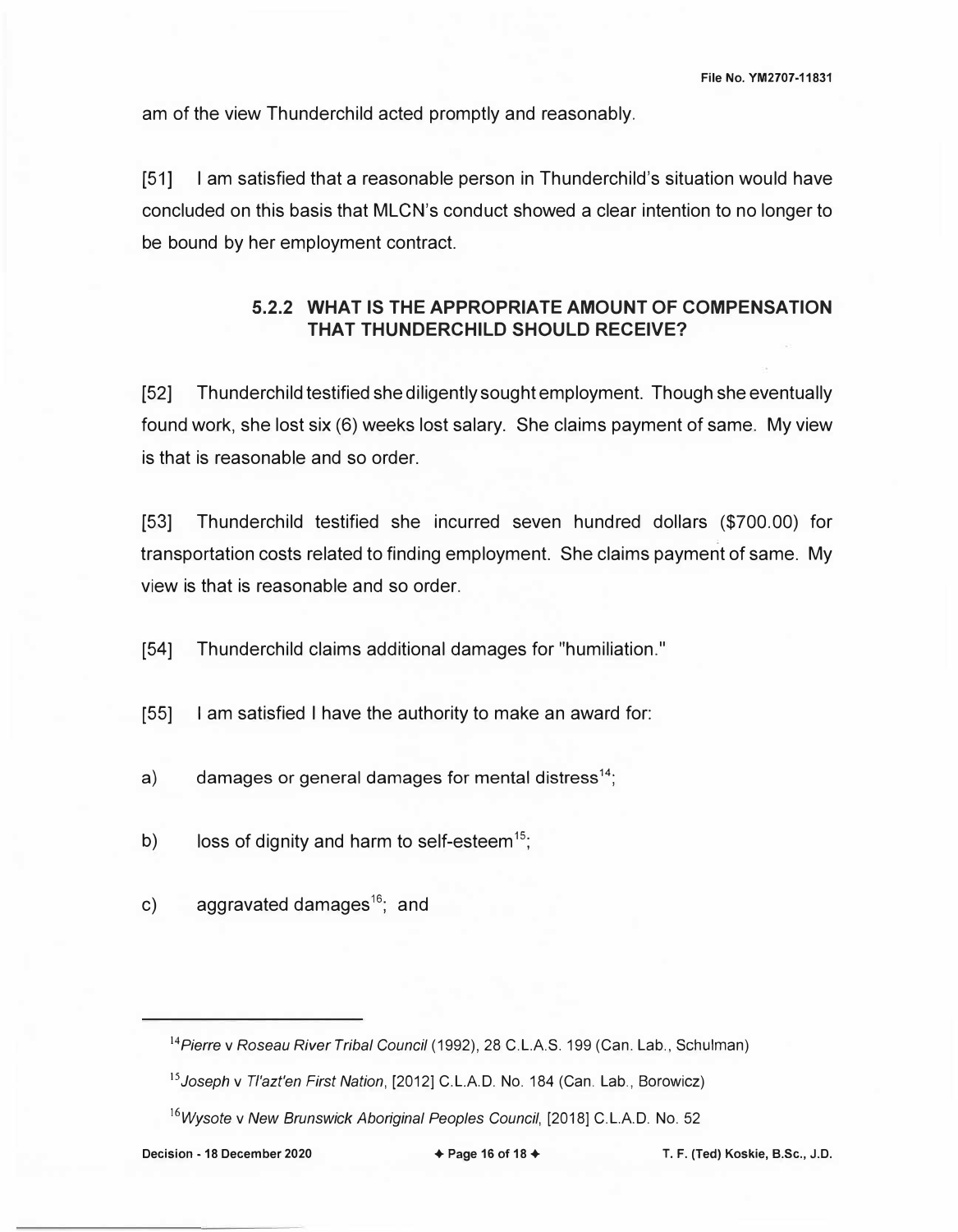d) punitive damages. $17$ 

[56] I am persuaded that the circumstances giving rise to Thunderchild's constructive dismissal has caused increased damages that justify additional compensation. I therefore find Thunderchild entitled to six (6) weeks salary.

[57] Under the circumstances of this case, I order MLCN to pay Thunderchild:

- a) pursuant to section 36(1) of the *Federal Courts Act,* interest according to the *Pre-judgment Interest Act* of Saskatchewan; and
- b) costs that I fix at eight hundred dollars (\$800.00).

[58] I reserve jurisdiction to hear and decide any issue concerning the implementation of this decision.

## **5.2.3 DID THUNDERCHILD APPROPRIATELY MITIGATE HER LOSSES?**

[59] In Achakus v Little Pine First Nation,<sup>18</sup> I said:

[71] Under ordinary principles of law, a wronged plaintiff is entitled to be put in as good a position as he would have been if there had been proper performance subject to the qualification that the defendant cannot be called upon to pay for losses that the plaintiff could reasonably have avoided. The leading case on the duty of mitigation remains *Red Deer College v Michaels*.<sup>19</sup> There, the court held that:

In the ordinary course of litigation respecting wrongful dismissal, a plaintiff, in offering proof of damages, would lead evidence respecting the loss he claims to have suffered by reason of the dismissal. He may have obtained other employment at a lesser or greater remuneration than before and this fact would have a bearing on his damages. He may not have obtained other employment, and the question whether he has stood idly or unreasonably by, or has tried without success to obtain

*<sup>17</sup>Supra,* footnote 14

<sup>&</sup>lt;sup>18</sup>2018 CarswellNat 5883

<sup>191975</sup> Canlll 15 (SCC), [1976] 2 S.C.R. 324